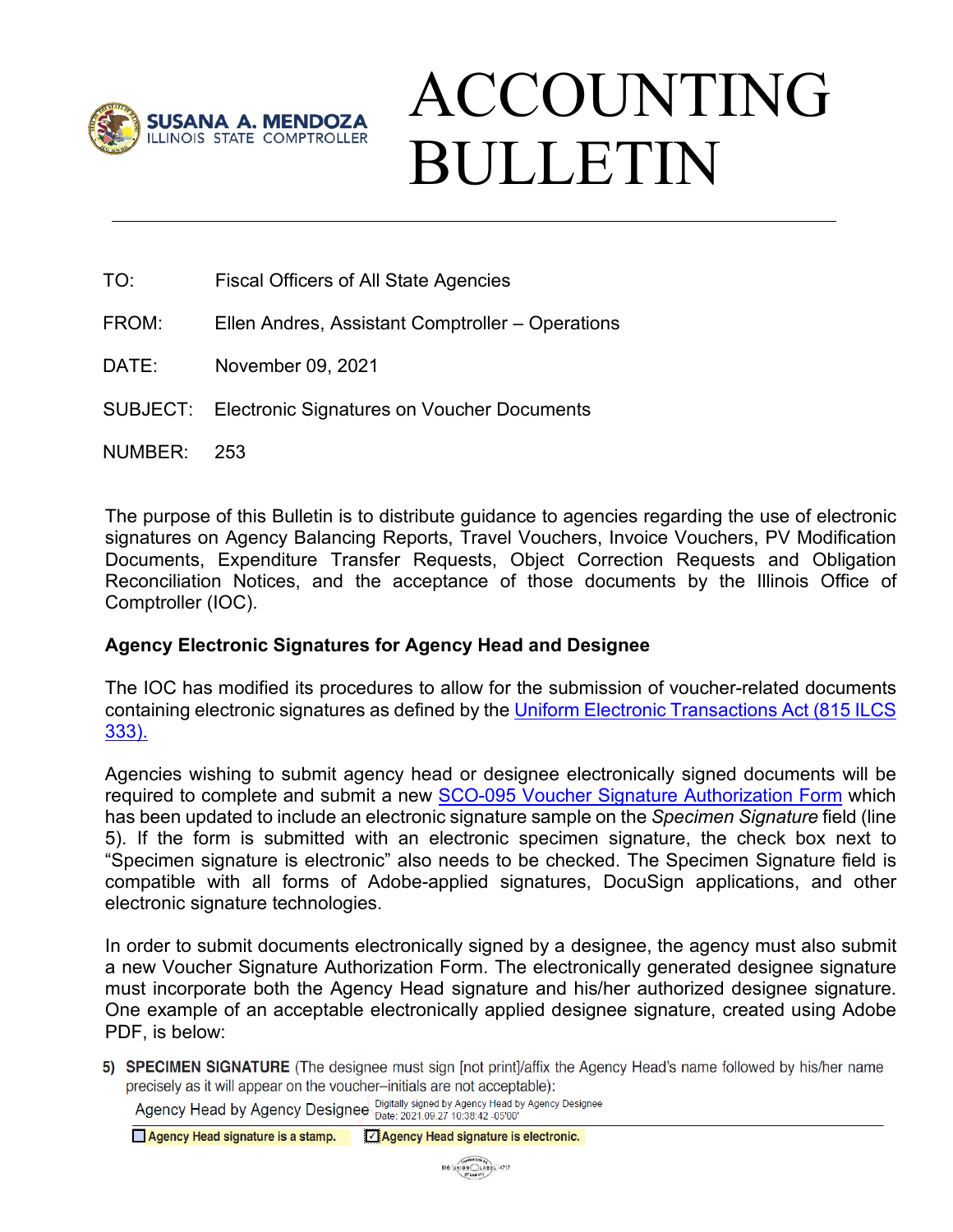The signature on electronically signed documents submitted to the IOC must match **precisely** to the specimen signature on the Voucher Signature Authorization Form.

The Agency Head approval signature on the SCO-095 Voucher Signature Authorization Form (line 9), must be in wet ink, regardless of the type of signature supplied on the specimen signature line (line 5).

#### **Electronically Generated Traveler Signatures on Travel Vouchers**

Electronically generated signatures on travel vouchers are now acceptable. The submitting agency is responsible for verifying the integrity of the electronic signature submitted by the traveler. The IOC does not require the submission of specimen signatures for travelers.

### **Agency Compliance with the Uniform Electronic Transactions Act**

The IOC does not require the use of a specific electronic signature technology. The selection and format of electronic signatures is each agency's decision but must comply with the requirements of the Uniform Electronic Transactions Act. By submitting an agency-approved SCO-095 Voucher Signature Authorization Form, the agency is certifying that it has adequate processes and written procedures governing its use of electronic signatures, ensuring compliance with the Uniform Electronic Transactions Act (815 ILCS 333).

### **Effective Date**

This guidance is effective immediately. Prior to submitting agency head or designee electronically signed vouchering-related documents, the agency's revised SCO-095 Voucher Signature Authorization Form containing the specimen electronically generated signature must be on file with the IOC.

#### **Submission of Electronically Signed Agency Balancing Reports**

The IOC continues to encourage agencies to utilize electronic submission for Agency Balancing Reports (ABRs) for files containing only paperless vouchers. Agencies wishing to submit eligible ABRs via email should reach out to Heather Kelly [\(heather.kelly@illinoiscomptroller.gov\)](mailto:heather.kelly@illinoiscomptroller.gov) or Nathan Bileck [\(nathan.bileck@illinoiscomptroller.gov\)](mailto:nathan.bileck@illinoiscomptroller.gov) for more information.

While the Agency Balancing Report does not have a PDF signature box, it may still be signed electronically. The example below is an acceptable electronic signature, provided the agency has submitted a matching signature on the SCO-095 Voucher Signature Authorization Form.

If I am submitting via facsimile or email, I hereby certify by so filing that the original signed document exists in my possession.

<u> Agency Head</u>

**Agency Head** 

11/1/2021

Date